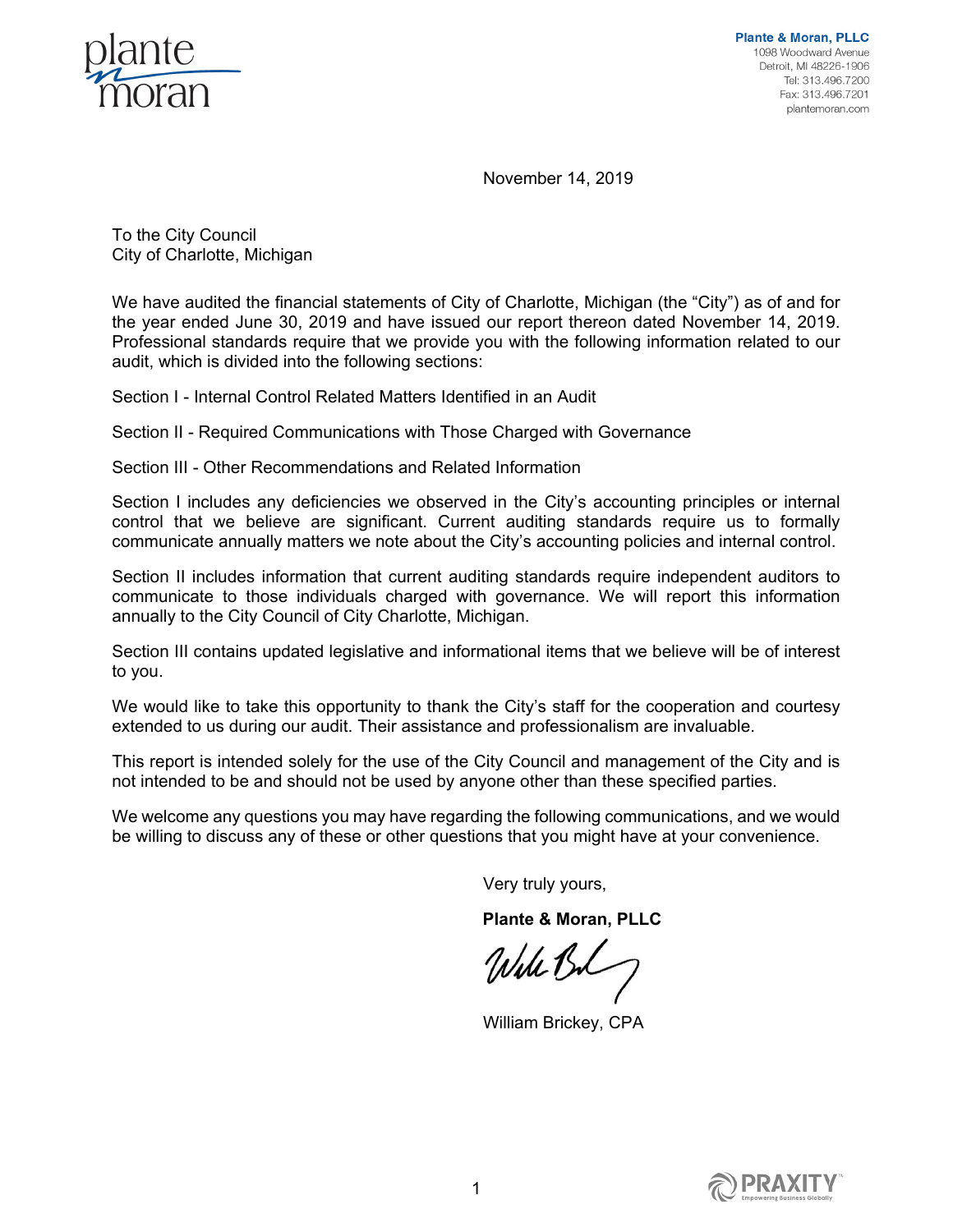# **Section I - Internal Control Related Matters Identified in an Audit**

In planning and performing our audit of the financial statements of the City as of and for the year ended June 30, 2019, in accordance with auditing standards generally accepted in the United States of America, we considered the City's internal control over financial reporting (internal control) as a basis for designing audit procedures that are appropriate in the circumstances for the purpose of expressing our opinion on the financial statements, but not for the purpose of expressing an opinion on the effectiveness of the City's internal control. Accordingly, we do not express an opinion on the effectiveness of the City's internal control.

Our consideration of internal control was for the limited purpose described in the preceding paragraph and was not designed to identify all deficiencies in internal control that might be significant deficiencies or material weaknesses, and, therefore, material weaknesses or significant deficiencies may exist that were not identified.

However, as discussed below, we identified certain deficiencies in internal control that we consider to be material weaknesses.

A deficiency in internal control exists when the design or operation of a control does not allow management or employees, in the normal course of performing their assigned functions, to prevent, or detect and correct, misstatements on a timely basis.

A material weakness is a deficiency, or a combination of deficiencies, in internal control such that there is a reasonable possibility that a material misstatement of the entity's financial statements will not be prevented, or detected and corrected, on a timely basis.

We consider the following deficiencies in the City's internal control to be material weaknesses:

**Auditor-proposed Adjustments** - Auditor-identified journal entries were posted in the financial records during the audit to adjust current year activity to be in conformity with generally accepted accounting principles. The entries resulted from a lack of review of balances reported in the City's general ledger. We are happy to assist in adjusting the general ledger, but are required to communicate our role in adjusting the accounting records to you. The required entries related to accounts payable, debt, and capital assets. The result of not identifying or correcting these misstatements could have resulted in a material misstatement of the financial statements.

**Duplicate Payments** - During the year under audit, three duplicate vendor payments were erroneously made by the City. As a result of these duplicate payments, the adjustments noted above were required to adjust current year activity to be in conformity with generally accepted accounting principles. We recommend that the City review the invoice payment process to ensure that invoices are only paid once. Not having the controls in place to prevent duplicate payments could result in the misappropriation of assets.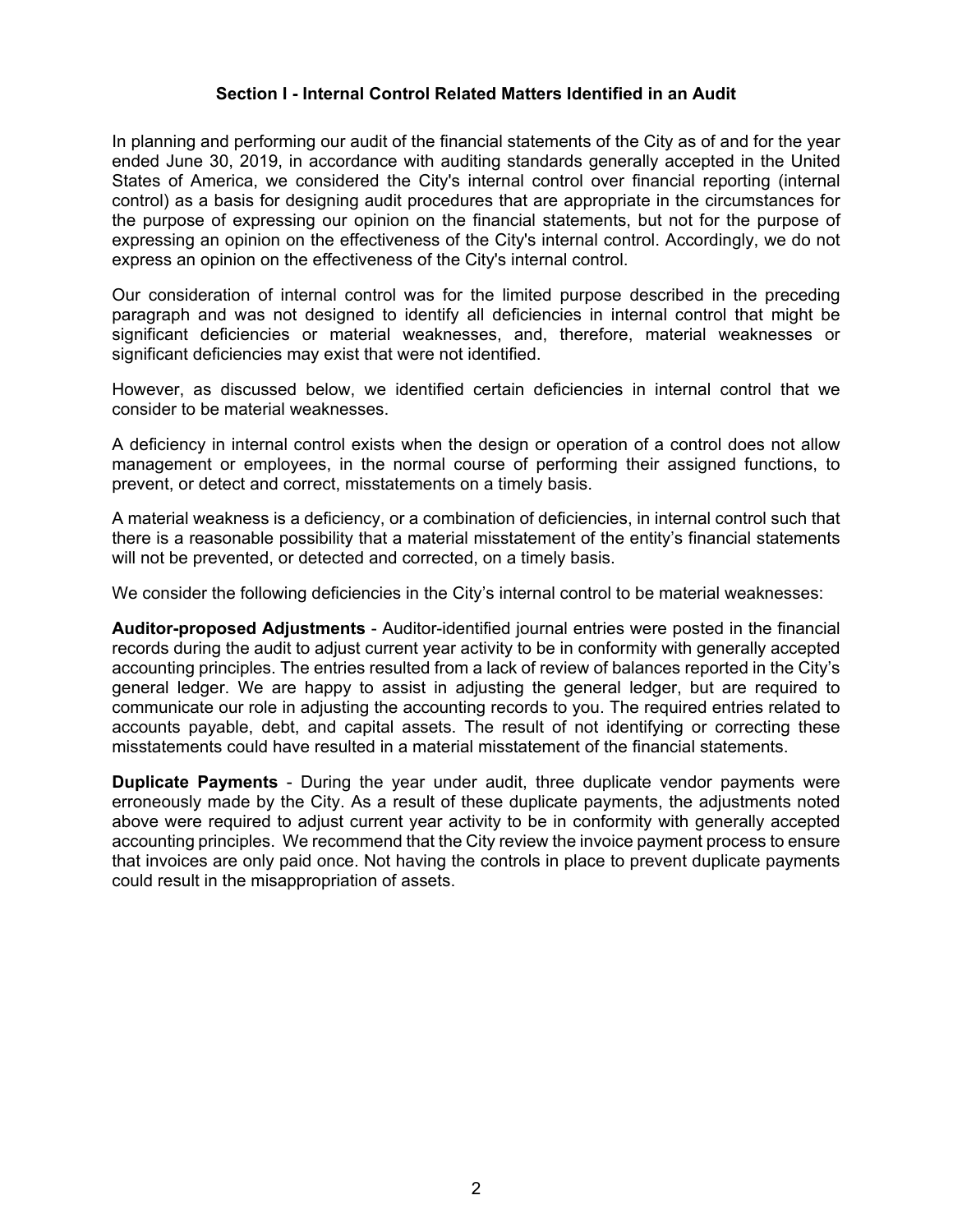# **Section II - Required Communications with Those Charged with Governance**

## **Our Responsibility Under U.S. Generally Accepted Auditing Standards**

As stated in our engagement letter dated August 5, 2019, our responsibility, as described by professional standards, is to express an opinion about whether the financial statements prepared by management with your oversight are fairly presented, in all material respects, in conformity with U.S. generally accepted accounting principles. Our audit of the financial statements does not relieve you or management of your responsibilities. Our responsibility is to plan and perform the audit to obtain reasonable, but not absolute, assurance that the financial statements are free of material misstatement.

As part of our audit, we considered the internal control of the City. Such considerations were solely for the purpose of determining our audit procedures and not to provide any assurance concerning such internal control.

We are responsible for communicating significant matters related to the audit that are, in our professional judgment, relevant to your responsibilities in overseeing the financial reporting process. However, we are not required to design procedures specifically to identify such matters.

## **Planned Scope and Timing of the Audit**

We performed the audit according to the planned scope and timing previously communicated to you in our meeting about planning matters on August 7, 2019.

### **Significant Audit Findings**

## *Qualitative Aspects of Accounting Practices*

Management is responsible for the selection and use of appropriate accounting policies. In accordance with the terms of our engagement letter, we will advise management about the appropriateness of accounting policies and their application. The significant accounting policies used by the City are described in Note 1 to the financial statements. No new accounting policies were adopted, and the application of existing policies was not changed during 2019.

We noted no transactions entered into by the City during the year for which there is a lack of authoritative guidance or consensus.

There are no significant transactions that have been recognized in the financial statements in a different period than when the transaction occurred.

Accounting estimates are an integral part of the financial statements prepared by management and are based on management's knowledge and experience about past and current events and assumptions about future events. Certain accounting estimates are particularly sensitive because of their significance to the financial statements and because of the possibility that future events affecting them may differ significantly from those expected.

The most sensitive estimates affecting the financial statements were as follows:

 Valuation of the total pension liability and the other postemployment benefits liability recorded in the financial statements. Our audit included an examination of the data provided to the actuary or used in the alternative measurement method and an evaluation of the reasonableness of the assumptions and methodologies used in determining that they are reasonable in relation to the financial statements taken as a whole.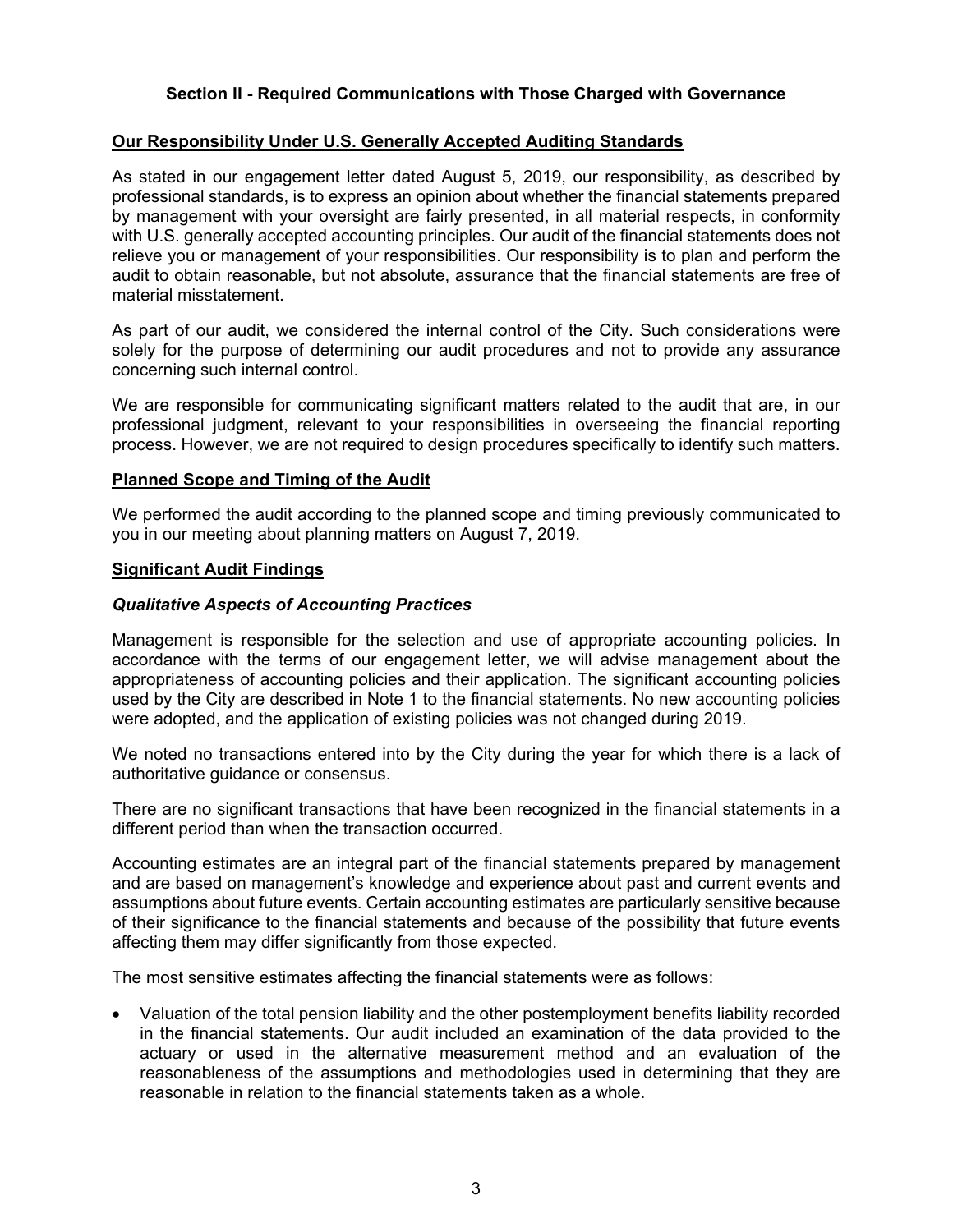# **Section II - Required Communications with Those Charged with Governance (Continued)**

 Liability recorded for potential Michigan tax tribunal refunds. Our audit included an examination of data provided by the assessor and the inputs into the calculation of the estimated liability in determining that it is reasonable in relation to the financial statements take as a whole.

# *Difficulties Encountered in Performing the Audit*

We encountered no significant difficulties in dealing with management in performing and completing our audit.

### *Disagreements with Management*

For the purpose of this letter, professional standards define a disagreement with management as a financial accounting, reporting, or auditing matter, whether or not resolved to our satisfaction, that could be significant to the financial statements or the auditor's report. We are pleased to report that no such disagreements arose during the course of our audit.

### *Corrected and Uncorrected Misstatements*

Professional standards require us to accumulate all known and likely misstatements identified during the audit, other than those that are trivial, and communicate them to the appropriate level of management. The material misstatements detected as a result of audit procedures were corrected by management. The following uncorrected misstatements of the financial statements were identified; however, management has determined that the effects are immaterial, both individually and in the aggregate, to the financial statements taken as a whole.

- General Fund/Governmental Activities Cash was understated, and expenses were overstated by \$24,059. This amount was reported on the bank reconciliation but was not recorded in the general ledger.
- General Fund/Governmental Activities Airport hangar revenue and accounts receivable/ deferred inflows were understated by approximately \$23,000 due to bills not being sent timely.

### *Significant Findings or Issues*

We generally discuss a variety of matters, including the application of accounting principles and auditing standards, business conditions affecting the City, and business plans and strategies that may affect the risks of material misstatement, with management each year prior to our retention as the City's auditors. However, these discussions occurred in the normal course of our professional relationship, and our responses were not a condition of our retention.

### *Management Representations*

We have requested certain representations from management that are included in the management representation letter dated November 14, 2019.

### *Management Consultations with Other Independent Accountants*

In some cases, management may decide to consult with other accountants about auditing and accounting matters, similar to obtaining a "second opinion" on certain situations. If a consultation involves application of an accounting principle to the City's financial statements or a determination of the type of auditor's opinion that may be expressed on those statements, our professional standards require the consulting accountant to check with us to determine that the consultant has all the relevant facts.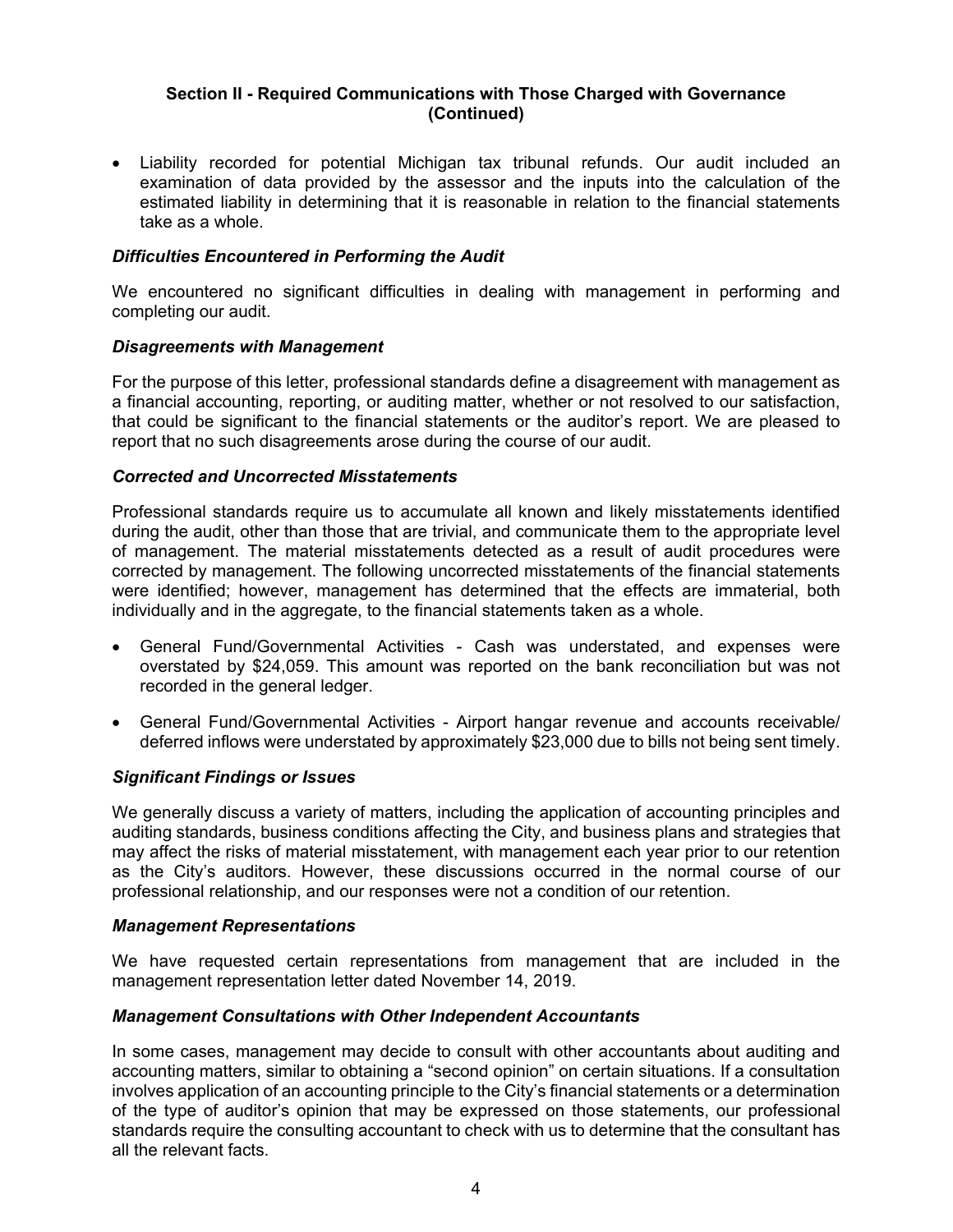# **Section II - Required Communications with Those Charged with Governance (Continued)**

## **Other Information in Documents Containing Audited Financial Statements**

Our responsibility for other information in documents containing the City's financial statements and report does not extend beyond the financial statements. We do not have an obligation to determine whether or not such other information is properly stated. However, we read the introductory and statistical sections, and nothing came to our attention that caused us to believe that such information, or its manner of presentation, is materially inconsistent with the information or manner of its presentation appearing in the financial statements.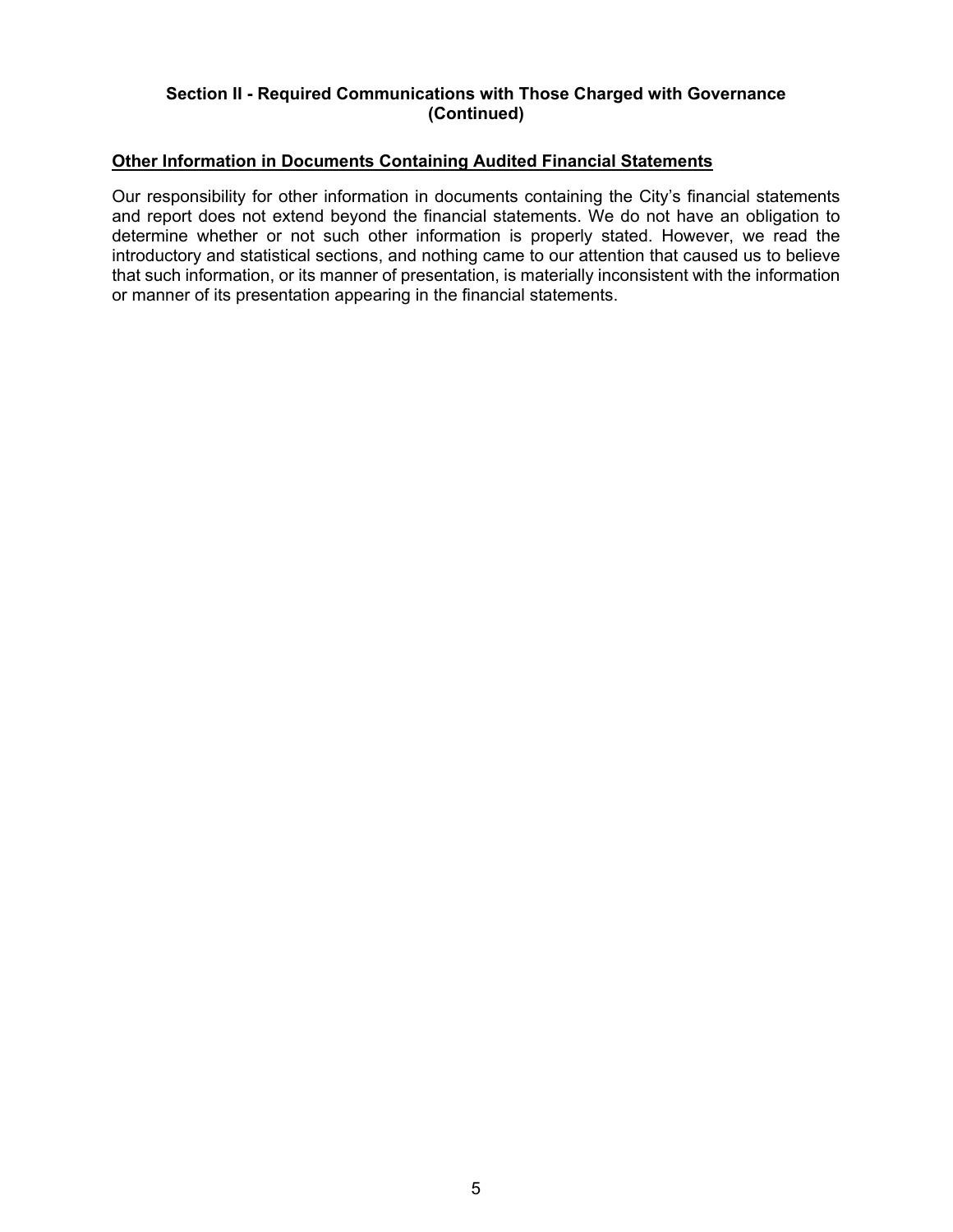# **Section III - Legislative and Informational Items**

## **Legacy Cost Estimates**

As of June 30, 2019, the City has chosen a mortality assumption using the RP 2000 tables for its OPEB plan. In 2017, the Society of Actuaries (SOA) issued the Mortality Improvement Scale MP-2017 table, which reflects increasing longevity rates. The City has not yet adopted those newer tables. We encourage the City to review this assumption annually.

### **Updated Uniform Chart of Accounts**

In April 2017, the State released an updated Uniform Chart of Accounts. Originally, local units of government were expected to comply with the changes beginning with June 30, 2018 year ends. However, on June 4, 2018, the State extended the deadline for compliance to "sometime in 2019." On September 18, 2019, the State issued a memo that sets an implementation date for fiscal years ending on September 20, 2021 and thereafter. In the coming months, the State has committed to releasing various tools to help local units with implementation. On October 31, 2019, the FAQs will be released along with clarification on what accounts should be used when implementing GASB 84.

A significant revision will be issued on December 31, 2019, which will incorporate feedback that the Treasury has received. This revision will include significant changes to the expenditure accounts 700-999, which will now mirror the old approach that allowed for various numbers within certain ranges. Going forward, the Treasury will issue the following three documents for any future revisions: a revised chart of accounts, a marked up version of the chart showing the changes, and a summary of the revisions report. In addition, the FAQ will be a live document that will be updated as questions arise. Local units can sign up for alerts at this link: https://public.govdelivery. com/accounts/MITREAS/subscriber/new?qsp=MITREAS\_1.

# **Revenue Sharing**

The fiscal year 2020 governor's budget recommendation includes \$1.4 billion for revenue sharing broken down as follows:

|                                      | <b>Final 2019</b> | <b>Final 2020</b> |
|--------------------------------------|-------------------|-------------------|
| <b>Description</b>                   | <b>Budget</b>     | <b>Budget</b>     |
| Constitutionally required payments   | \$835.3 M         | \$886.5 M         |
| <b>CVTRS</b>                         | 243.0 M           | 262.8 M           |
| <b>CVTRS - One-time payments</b>     | 5.8 M             | 0 M               |
| County revenue sharing               | 177.2 M           | 184.8 M           |
| County incentive program             | 43.3 M            | 43.3 M            |
| County one-time payments             | 1.0 <sub>M</sub>  | 0 M               |
| Fiscally distressed community grants | 2.5M              | 5.0 M             |
| <b>Supplemental CVTRS</b>            | 6.2 M             | 0 M               |
| <b>Total</b>                         | \$1,314.3 M       | \$1,382.4 M       |

For the third year in a row, local units will experience an increase in 2020 based on the governor's budget recommendation, as the constitutional payment budget has been increased by \$68.1 million over the 2019 budget act appropriated amount. The FY 2020 budget also includes the "City, Village, and Township Revenue Sharing" (CVTRS) appropriation that was established in FY 2015, and that number increased to \$262.8 million. Each community's overall increase will vary, as each has a different mix of constitutional and CVTRS.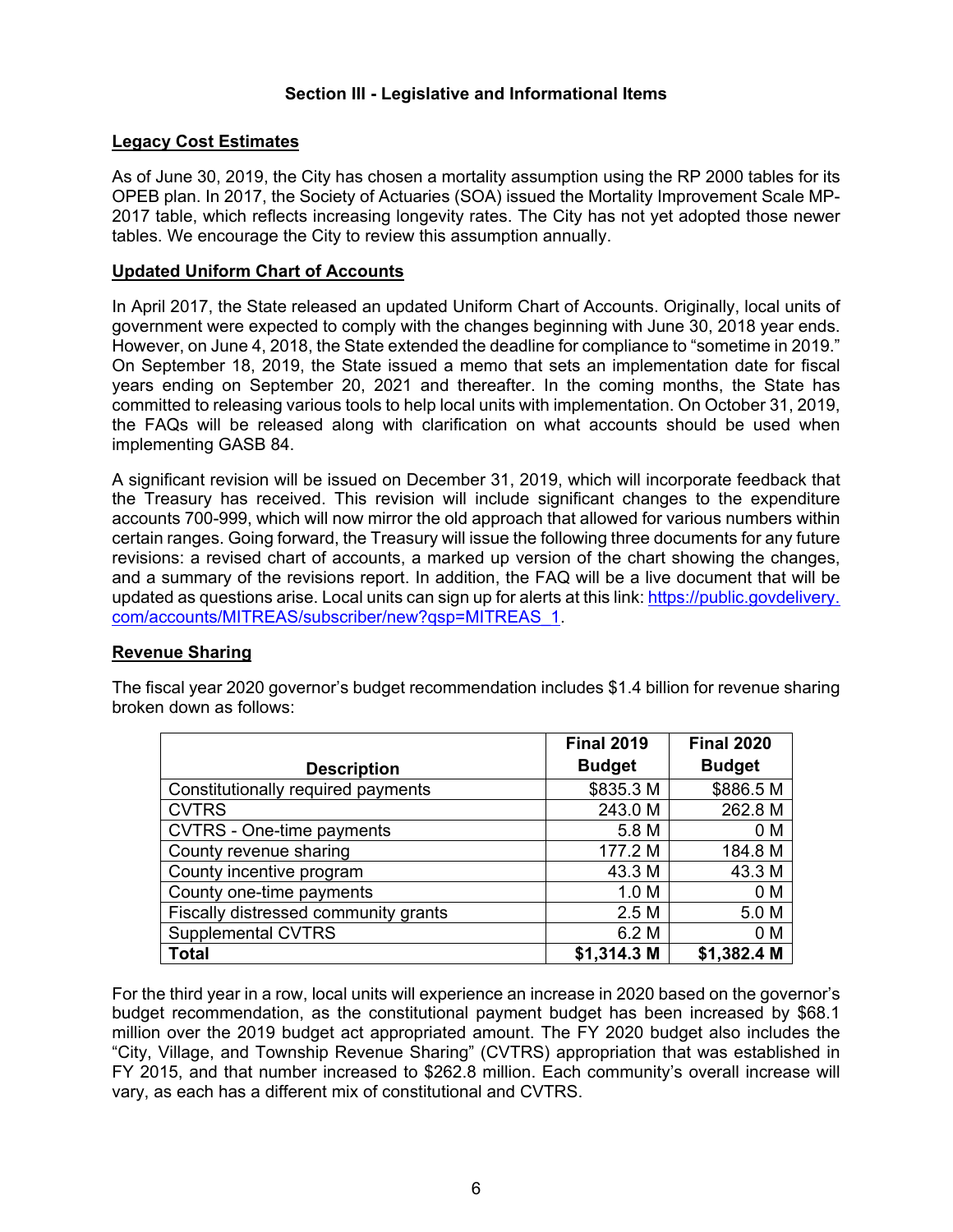# **Section III - Legislative and Informational Items (Continued)**

In order to receive the CVTRS payments in FY 2020, qualified local units will once again need to comply with the same best practices as they did last year, as follows:

- A citizen's guide to local finances with disclosure of unfunded liabilities
- Performance dashboard
- Debt service report
- Two-year budget projection

The amount budgeted for distressed CVTRS has been increased from \$2.5 million in 2019 to \$5 million in 2020. The governor's recommendation has removed \$6.2 million for "supplemental CVTRS" payments in FY 2020.

# **Administrative Charges**

The services provided by employees that are traditionally charged to the General Fund, like treasury, finance, HR, etc., oftentimes significantly benefit other funds. As a result, it is a fairly common practice to allocate a portion of these costs via an administrative charge to other funds of the government. Administrative charges can take many forms, such as interfund allocations, chargebacks, and payment in lieu of taxes to other funds (such as a golf courses). While the practice of charging for administrative services provided to other funds may certainly be justified, there seems to be a heightened focus lately on the methodology and amount of charges. Given the fact that many cost allocation methodologies were implemented several years ago, it would be prudent to revisit your current methodology and the related inputs to ensure that any administrative charges are fully substantiated.

# **Public Act 57 Consolidation of Tax Increment Authorities**

Public Act 57 of 2018, otherwise known as The Recodified Tax Increment Financing Act (PA 57), went into effect on January 1, 2019. PA 57 consolidated the ability to create and operate tax increment authorities (other than brownfield redevelopment authorities) into a single statute. All previously created authorities will remain; however, the following acts were repealed, and the corresponding authorities will now operate under PA 57:

- Downtown Development Authority Act (PA 197 of 1975)
- Tax Increment Finance Authority Act (PA 450 of 1980)
- Local Development Finance Authority Act (PA 281 of 1986)
- Nonprofit Street Railway Act (PA 35 of 1867)
- Corridor Improvement Authority Act (PA 280 of 2005)
- Water Resource Improvement Tax Increment Finance Authority Act (PA 94 of 2008)
- Neighborhood Improvement Authority Act (PA 61 of 2007)

Note that the above acts were repealed and recodified into PA 57. The acts listed below were repealed; however, they were not recodified:

- Historical Neighborhood Tax Increment Finance Authority Act (PA 530 of 2004)
- Private Investment Infrastructure Funding Act (PA 250 of 2010)

Any obligation, or refunding of an obligation, that was issued by an authority or by the municipality that created the authority under a statute that was repealed by Public Act 57 will continue in effect under its original terms under the corresponding part of PA 57.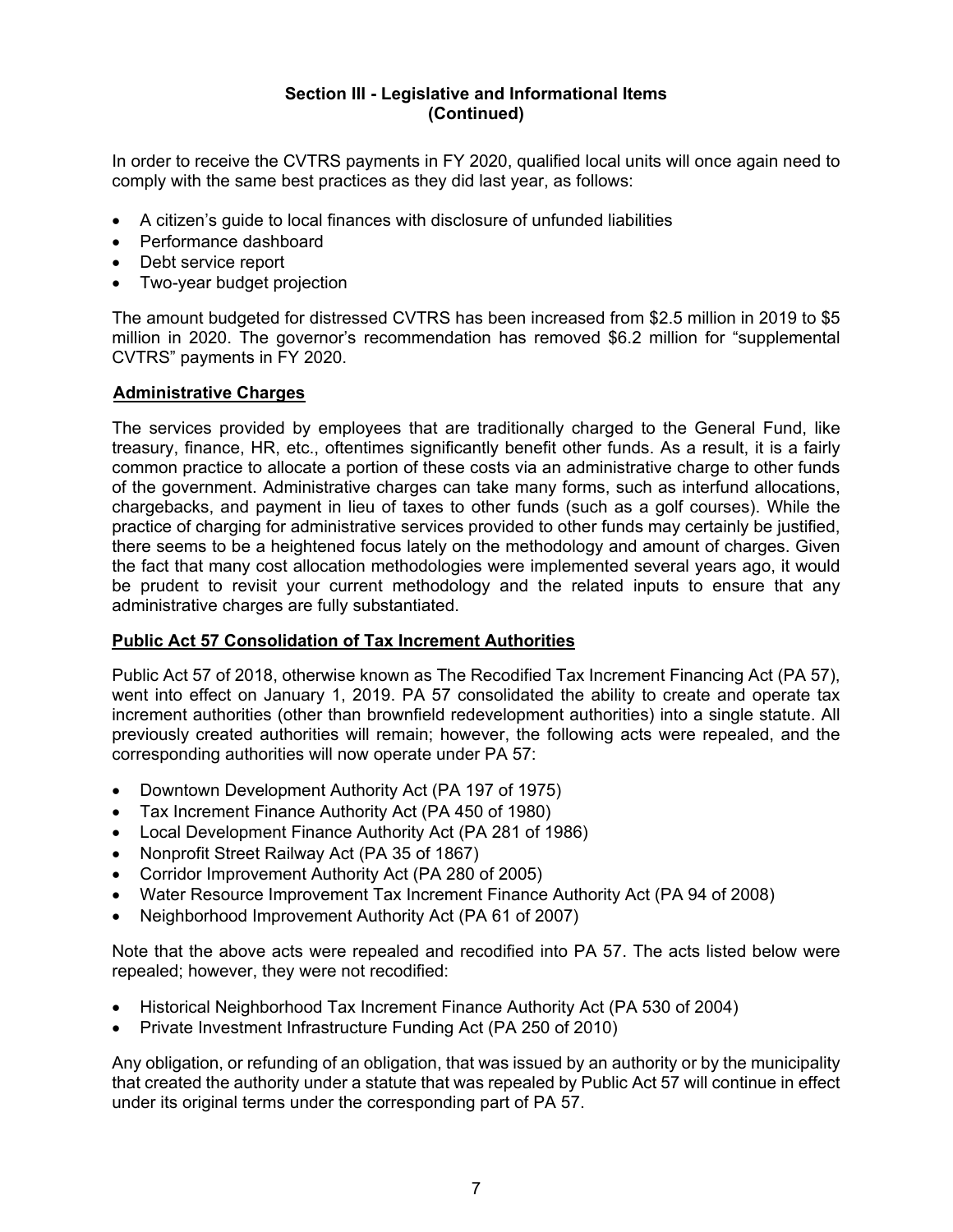# **Section III - Legislative and Informational Items (Continued)**

# *Transparency and Reporting Requirements*

- 1. By April 1, 2019, each authority was required to submit its currently adopted development plan or tax increment finance plan to the Department of Treasury.
- 2. Annually, after January 1, 2019, each authority must submit a comprehensive annual report to the Treasury, the governing bodies of its related municipality, and each taxing unit levying taxes that are captured by the authority. This report must contain detailed information on the capture and use of tax increment revenue and is due concurrent with the authority's audit report due date (typically six months after the fiscal year end).
- 3. Within 180 days after the authority's fiscal year end, subsequent to January 1, 2019, the municipality that created the authority must give public access (either on its website or at a physical location within the municipality) to the following documents:
	- o Minutes of all authority board meetings
	- o Current authority staff contact information
	- o Authority's approved budgets and annual audits
	- $\circ$  Currently adopted development and/or tax increment financing plans
	- o Current contracts with descriptions
	- o Annual synopsis of the authority's activity, which includes the following:
		- For any tax increment revenue not expended within five years of receipt, include the reasoning for accumulating the funds, their expected uses, and a time frame of when they will be expended.
		- For any tax increment revenue not expended within 10 years of receipt, include the amount of those funds, along with a written explanation for the reason the funds have not been expended.
	- $\circ$  For the immediately preceding fiscal year, a list of the authority's accomplishments, projects, investments, events, and promotional campaigns
- 4. The authority must hold, at a minimum, two informational meetings each year and give a 14 day advance notice to the public and to the governing body of each taxing unit. These meetings may be held in conjunction with other public meetings of the authority or municipality.

Any authority not in compliance with the above reporting requirements will receive a notice from the Department of Treasury. If the authority is still in noncompliance status after 60 days from receipt of the notice, the authority will be prohibited from capturing tax increment revenue in excess of the amounts needed to pay bonded indebtedness and other obligations of the authority during this period of noncompliance.

### *Additional Information*

To view Public Act 57 of 2018, regarding the consolidation of tax increment authorities and additional reporting requirements, visit the State of Michigan's website: http://www.legislature.mi. gov/(S(nhboq4doz1h4bwbqb0gcxqim))/mileg.aspx?page=GetObject&objectname=mcl-Act-57-of -2018.